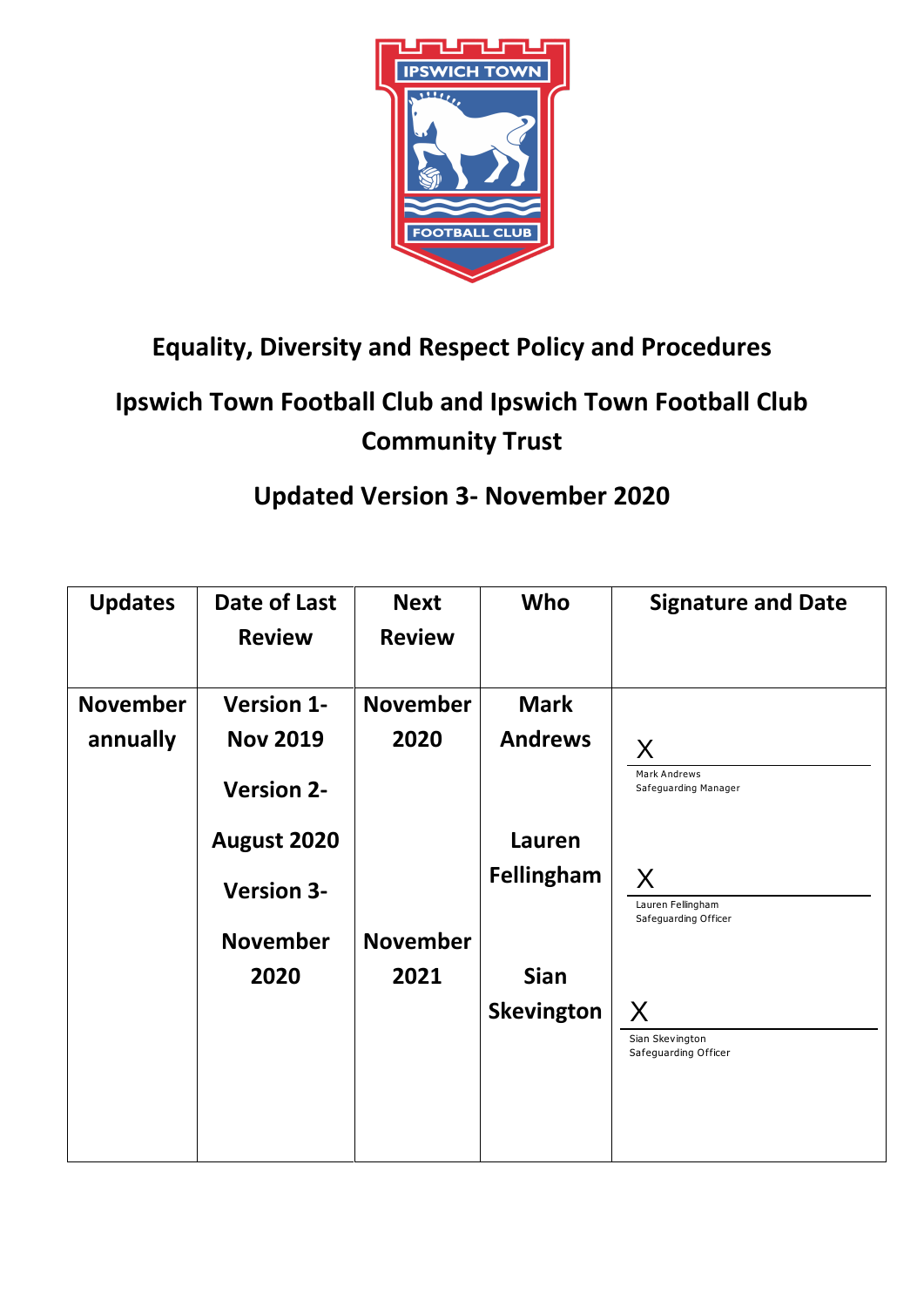# **Policy Statement**

This Policy is fully supported by the Board of Ipswich Town Football Club and the Ipswich Community Trust who is responsible for the implementation of this policy.

Ipswich Town Football Club ("ITFC") and it's Community Trust is committed to developing, maintaining and supporting a culture of equality, diversity and respect in employment in which staff and visitors will endeavour to ensure that everyone who wishes to be involved in the Club whether as players, including those from other Clubs, match day fans both home and away, staff, Board members, participants on our Community Trust programmes and other people engaged with the Club's activities, are treated equitably, and where they can realise their potential whatever their age, disability, gender identity, marriage and civil partnership status, pregnancy and maternity, race, religion or belief or non-belief, sex, sexual orientation, social or economic class, employment status, or any other criteria that cannot be shown to be properly justifiable. We aim to ensure that all employment decisions are taken without reference to irrelevant or discriminatory criteria, and that staff feel valued.

Equality of opportunity and inclusivity is fundamental to the vision and values of the ITFC Plan. The principles of equality and diversity are at the heart of ITFC and are supported by appropriate policies, procedures and good practice.

ITFC fully celebrates that our staff are our greatest assets and all members of ITFC community should expect to be able to excel, and to be respected and valued for their unique perspectives and contributions. Integrity, collegiality and inclusivity are central to ITFC's values. In accordance with these values ITFC is committed to providing an environment in which all members of ITFC community treat each other with dignity and respect.

This policy has been reviewed, approved and adopted by or on behalf of the board of the Community Trust as well as that of Ipswich Town Football Club.

# **Aims**

The overall aim of the policy is to ensure that all those visiting Ipswich Town and the Community Trust and all those that are employed by Ipswich Town Football Club are treated fairly and with dignity and respect. The purpose of this policy is to ensure us as a Club and Community Trust:

- Provide equality, fairness and respect for all in our employment.
- Not unlawfully discriminate on the grounds of the protected characteristics as referred to in Equality Areas in this policy.
- Oppose and avoid all forms of unlawful discrimination. This includes but is not limited to in pay and benefits, terms and conditions of employment, dealing with grievances and discipline, dismissal, redundancy, leave for parents, requests for flexible working and selection for employment, promotion, training or other developmental opportunities.
- Foster a positive culture which supports, freedom of thought and expression within the law and within a framework of respect for the rights of other people.
- Promote an enabling and inclusive environment where all individuals are treated with dignity and respect, free from abuse, bullying, harassment and discrimination.
- Ensure that occurrences of abuse, bullying, harassment and discrimination are taken seriously, and dealt with promptly and with due sensitivity.
- Set out the framework for raising, addressing and resolving concerns about individual and/or organisational behaviour.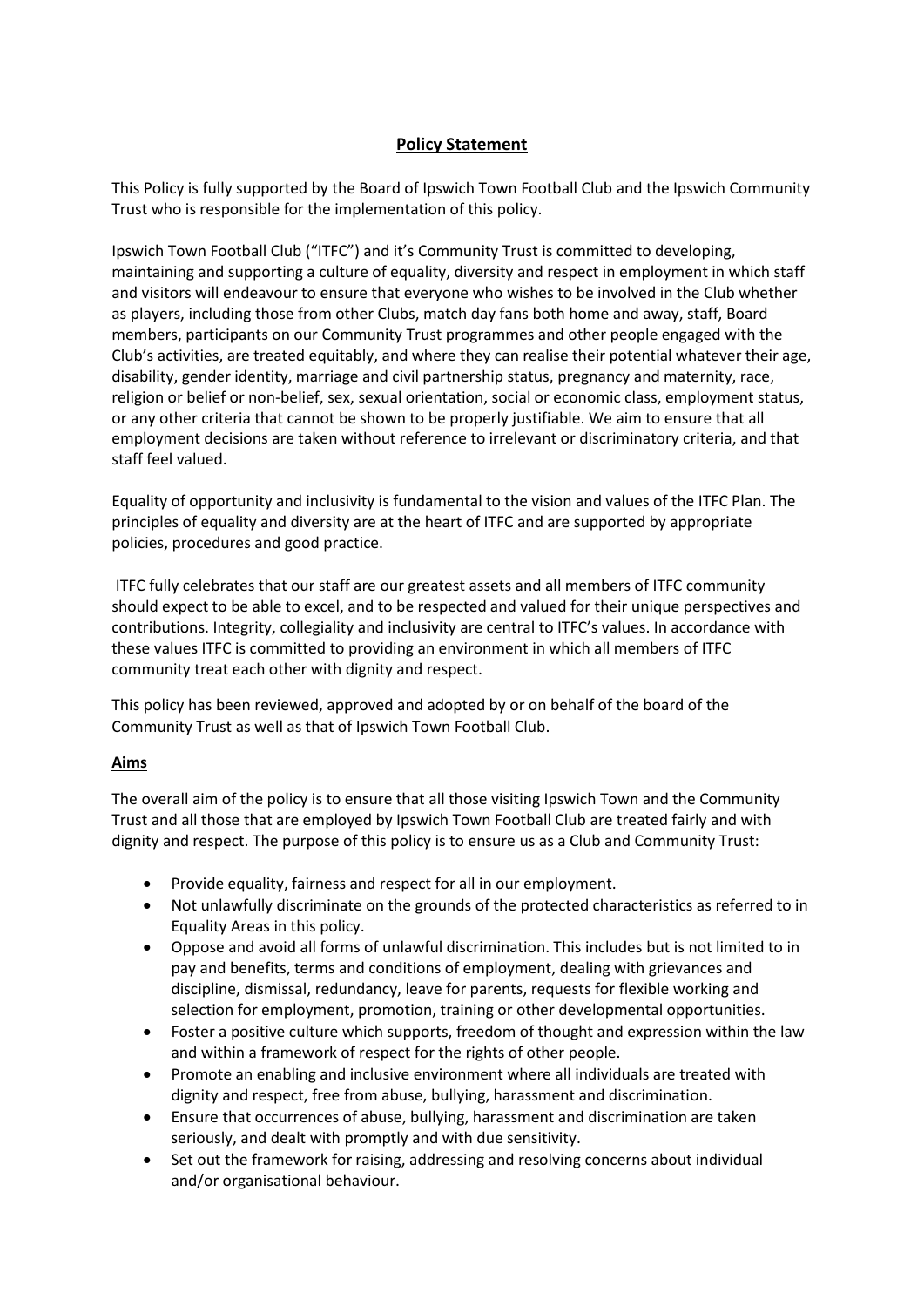This policy operates in accordance with the ITFC Safer Recruitment Policy with respect to job applicants. ITFC will ensure that its policies, procedures and practices comply with current legislation. The Club and Community Trust will constantly review this policy as and when new legislation is introduced, but at least annually. **Positive Action** 

As well as complying with legislation we promote equality by taking positive steps to counteract the effects of physical or cultural barriers – whether real or perceived – that restrict the opportunity for all sections of the community to participate equally and fully. The Club and Community Trust will therefore seek to institute, support or contribute to appropriate measures or initiatives that enable access to our Club, as well as require participation in associated activities by people from any group that is under-represented in the Club or has difficulty accessing it.

## **Equality Areas: protected characteristics**

# **Age**

ITFC celebrates and values the diversity of all ages and aims to ensure that all members of staff and visitors are treated fairly and with dignity and respect.

## **Disability**

ITFC will ensure that it takes an active approach to assisting staff and visitors who are disabled with access to appropriate areas on a match day and non match day.

#### **Gender Identity**

ITFC celebrates and values the diversity of its staff and visitors and aims to ensure that all transgender members of staff and visitors are treated fairly and with dignity and respect.

#### **Marriage and civil partnership**

ITFC aims to ensure that all members of staff and visitors are treated fairly and with dignity and respect whether they are married, in a civil partnership or single.

#### **Race**

ITFC is committed to race equality for staff, partners, supporters, customers and all other institutions and individuals with which it has links and contacts.

#### **Religion and belief and non-belief**

ITFC celebrates and values the diversity brought by its individual members and aims to create an environment where staff and visitors with a religious belief or none are treated fairly and with dignity and respect.

#### **Sex (Gender)**

ITFC supports gender equality and pay equality for any employees undertaking identical jobs; they will be paid at the same rate regardless of their gender.

#### **Sexual Orientation**

ITFC celebrates and values the diversity of its staff and visitors and aims to ensure that all lesbian, gay and bisexual members of staff and visitors are treated fairly and with dignity and respect.

#### **Pregnancy and Maternity**

ITFC aims to provide an environment where members of staff and visitors are supported and treated fairly with dignity and respect during pregnancy and maternity.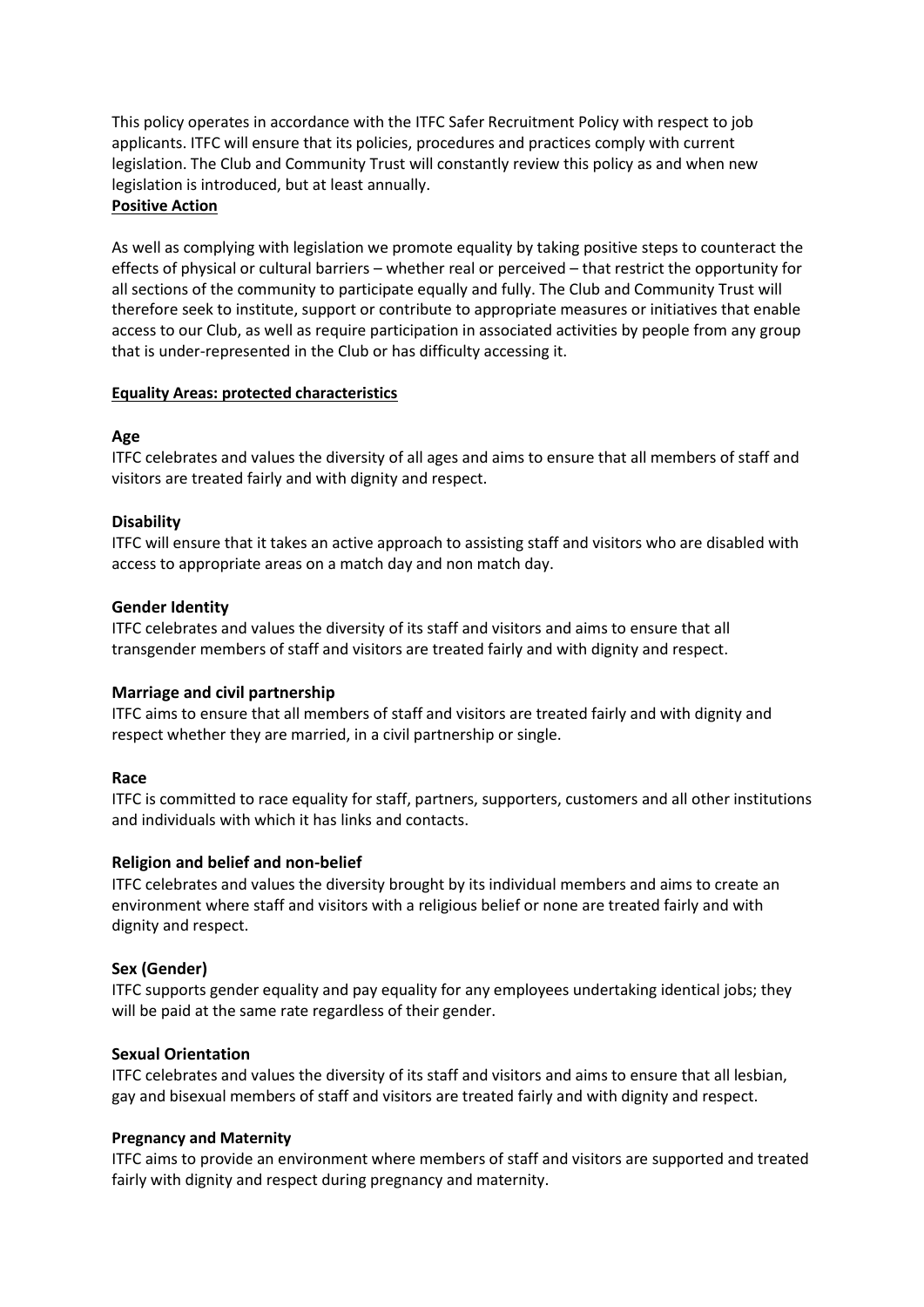## **Discrimination**

Forms of discrimination and discriminatory behaviour include the following:

## **Direct discrimination**

Direct discrimination can be described as less favourable treatment on the grounds of one of the protected characteristics.

## **Indirect discrimination**

Indirect discrimination occurs when a provision, criterion or practice is applied to an individual or group that would put persons of a particular characteristic at a particular disadvantage compared with other persons.

# **Discrimination arising from disability**

When a disabled person is treated unfavourably because of something connected with their disability and this unfavourable treatment cannot be justified, this is unlawful. This type of discrimination only relates to disability.

## **Harassment**

Harassment is defined as unwanted conduct relating to a protected characteristic that has the purpose or effect of violating a person's dignity, or which creates an intimidating or hostile, degrading, humiliating or offensive environment for that person.

## **Bullying**

Bullying is defined as a form of personal harassment involving the misuse of power, influence or position to persistently criticise, humiliate or undermine an individual.

#### **Victimisation**

It is unlawful to treat a person less favourably because he or she has made allegations or brought proceedings under the anti-discrimination legislation, or because they have helped another person to do so. To do so would constitute victimisation.

#### **Harassment and Bullying**

All members of the Club, Community Trust and the ITFC community have an important role to play in creating an environment where harassment and bullying is unacceptable. Any staff , scholars, footballers who feel they are experiencing harassment or bullying in any form can contact the Welfare Officer or Designated Safeguarding Officers who offer a first point of contact to anyone who feels they are experiencing harassment. If a person feels that they are not being taken seriously they can seek the advice and assistance from the Safeguarding Manager- Mark Andrews. A formal complaint of harassment can be made using the details provided in the Club's grievance procedure set out in the Club's handbook and Grievance Policy.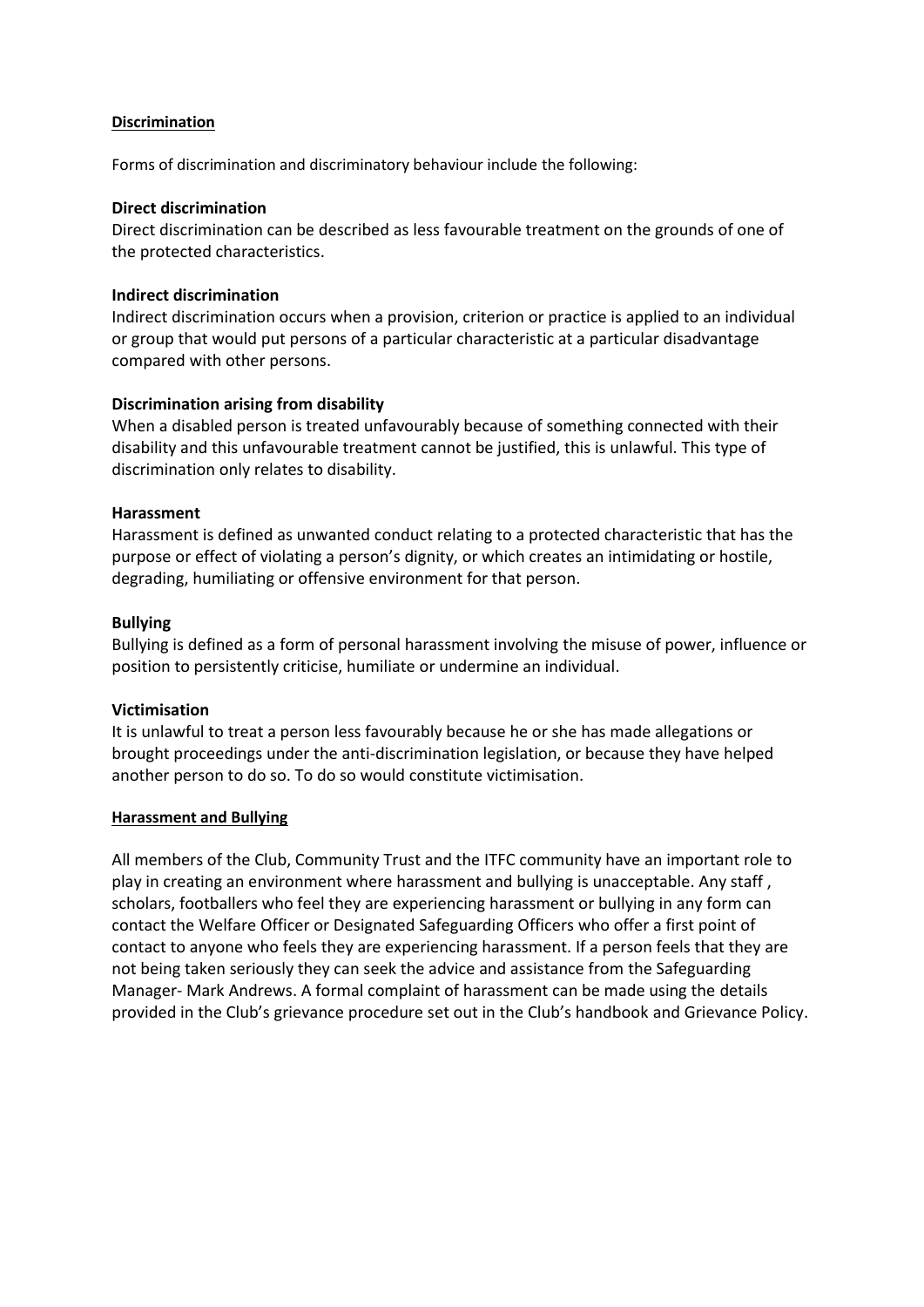#### **Legal obligations**

#### **Equality Act 2010**

Under the Equality Act 2010, in the United Kingdom it is potentially unlawful to discriminate in relation to age, disability, gender reassignment, marriage or civil partnership, pregnancy or maternity, race, religion or belief, gender or sexual orientation, which are known as Protected Characteristics. This means that individuals will be protected if they have a Characteristic, are assumed to have one or more, associate with someone who possesses one or more or are with someone who is assumed to possess one or more Characteristic(s). Ipswich Town Football Club and the Community Trust is committed to avoiding and eliminating unfair discrimination of any kind in the club, and will under no circumstances condone unlawful discriminatory practices. The organisations will take a zero tolerance approach to harassment, victimisation or bullying. Examples of the relevant legislation and the behaviours in question are given in the Appendix.

#### **Modern Slavery**

Ipswich Town Football Club and the Community Trust has a zero-tolerance approach to modern slavery and is committed to ensuring there is transparency in our own business and in our approach to tackling modern slavery and human trafficking throughout our supply chains and other business contacts, consistent with our disclosure obligations under the Modern Slavery Act 2015. By promoting equality throughout the organisation, more workers will be protected and service users will have greater confidence in the goods they buy and services they use.

#### **Implementation**

The following steps will be taken to publicise this policy and promote equality in the Club and Community Trust:

- A copy of this policy will be published on the Club website.
- The Club's Board will take overall accountability for ensuring that the policy is observed.
- The Board will take full account of the policy in arriving at all decisions in relation to activities of the Club and Community Trust

 The Club and Community Trust will implement regular audits, surveys or other initiatives designed to assess the level of participation of different sections of the community in the Club and will take account of the findings in developing measures to promote and enhance equality in the Club and Community Trust.

 The Club and Community Trust will provide access to training for all its players, staff, Board members and ITCT Trustees and volunteers to raise awareness of both collective and individual responsibilities.

 The Community Trust will also provide access to training for volunteers and ITCT Trustees as well as players, staff and Board members.

 $\bullet$  It will be a condition of working with the Club and Community Trust to commit to act in accordance with this policy; and to support such measures and initiatives that the Club may institute or take part in to advance the aims of this policy.

Any person who believes that he or she has been treated in a way that they consider to be in breach of this policy by a player, match-day fan, staff, board member and other people engaged with the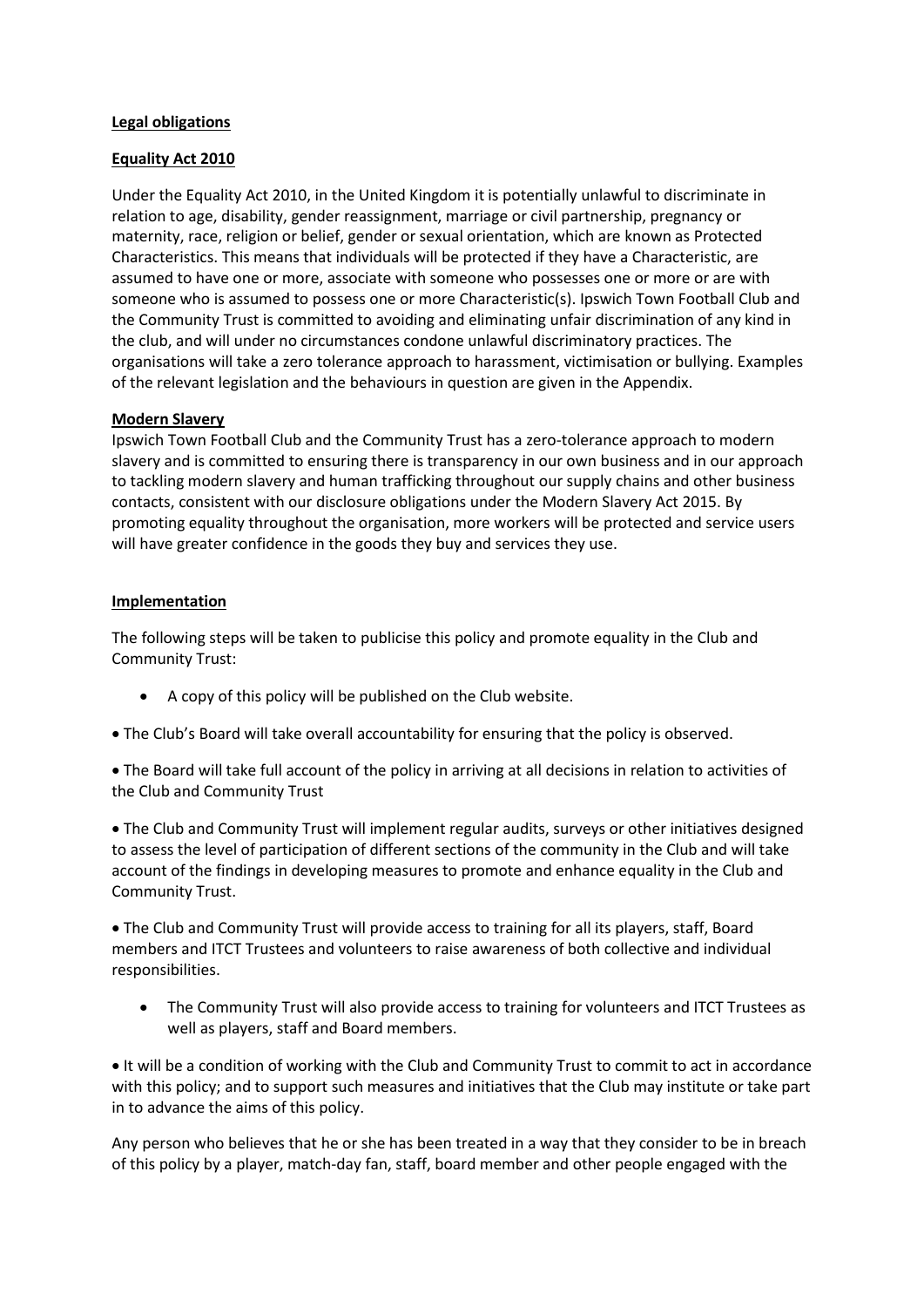Clubs or Community Trust activities, should in the case of allegations of discriminatory behaviour against the individual or Ipswich Town Football club itself, the person may raise the matter by writing or emailing to Ipswich Town Football Club who will investigate the complaint personally and appoint a person to do this.

The investigation will be conducted impartially, confidentially, and without avoidable delay. Any person against whom a complaint has been made will be informed of what is alleged and given the opportunity to present their side of the matter. The parties in question will be notified of the outcome of the investigation, in writing and reported. If the investigation reveals unacceptable discriminatory behaviour on the part of a person or organisation, Ipswich Town Football Club may impose sanctions on that person or organisation in line with its policies. Sanctions may range from a written reminder concerning future conduct extending to temporary or permanent expulsion from club activities. In deciding what sanction is appropriate in a particular case the board will consider the severity of the matter and take into account any mitigating circumstances. Where the violation of the Equality Policy by way of harassment, victimisation or discrimination amount to a criminal offence, the appropriate authority will be informed. In the event that an individual or organisation associated with Ipswich Town Football Club is subject to allegations of unlawful discrimination in a court or tribunal, the Board will co-operate fully with any investigation carried out by the relevant lawful authorities.

## **Responsibility, Monitoring and Evaluation**

The Board will be accountable for ensuring the implementation of this policy. The Safeguarding Manager and HR Manager will be responsible for the day to day implementation of equality in the club. The Safeguarding Manager will review any measures and initiatives against the aims of the policy and should report formally on this issue to the Board annually. The Club will review any measures or initiatives that Ipswich Town Football Club and the Community Trust may take part in to promote and enhance equality in the club, and will report their findings. The Board itself will review the policy at intervals of no more than three years, (or when necessary due to changes in legislation).

The Community Trust have an EDI lead at Board level and staff level responsible for promoting equality, diversity and inclusion within the Community Trust and in the delivery of it's services.

#### **Complaints and compliance**

Ipswich Town Football Club considers all of the forms of discriminatory behaviour, including (but not limited to) behaviour described in the Appendix as unacceptable, and is concerned with ensuring individuals feel able to raise any grievance or complaint related to such behaviour without fear of being penalised for doing so.

Appropriate disciplinary action will be taken against any player, match-day fan, staff, Board member, participant and other people engaged with the Club or Community Trust who violate the Ipswich Town Football Club Equality Policy.

#### **Options for Employees**

Where an employee identifies a potential breach of this policy, there are a number of ways they may wish to approach the matter in an attempt to resolve it, as set out below.

#### **Individual Action**

Where an employee believes they are being subjected to treatment which is in breach of this policy, they should seek to address this at the earliest possible stage. Where they feel able to, the employee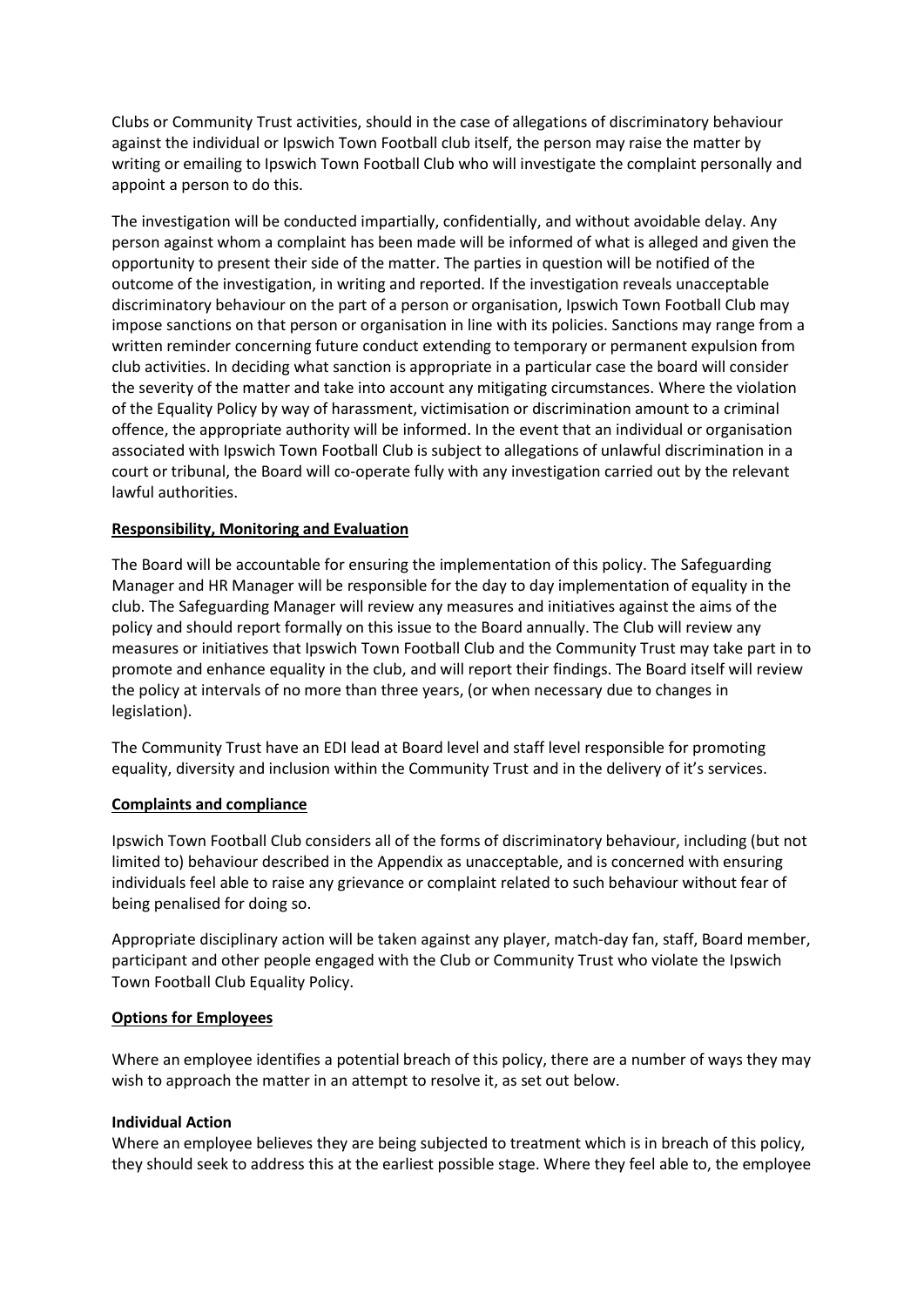should make clear to the person causing the offence that such behaviour is unacceptable to them. In many instances, this can be sufficient to bring an end to that behaviour.

#### **Seeking Formal Assistance**

If the employee does not feel able to resolve the matter themselves at an early stage, they may wish to seek advice and support from a manager or HR advisor via the ITFC Grievance Policy.

#### **Reporting Concerns to the Police**

Where an employee identifies a breach of this policy which constitutes a criminal offence or an immediate threat to safety, they should report the matter to the Police. Individuals should also inform ITFC through the relevant internal route set out in this policy, so that appropriate steps can be taken and support provided.

*Details of ITFC's grievance and disciplinary policies and procedures can be obtained from HR or via your manager. This includes with whom an employee should raise a grievance- usually their line manager.*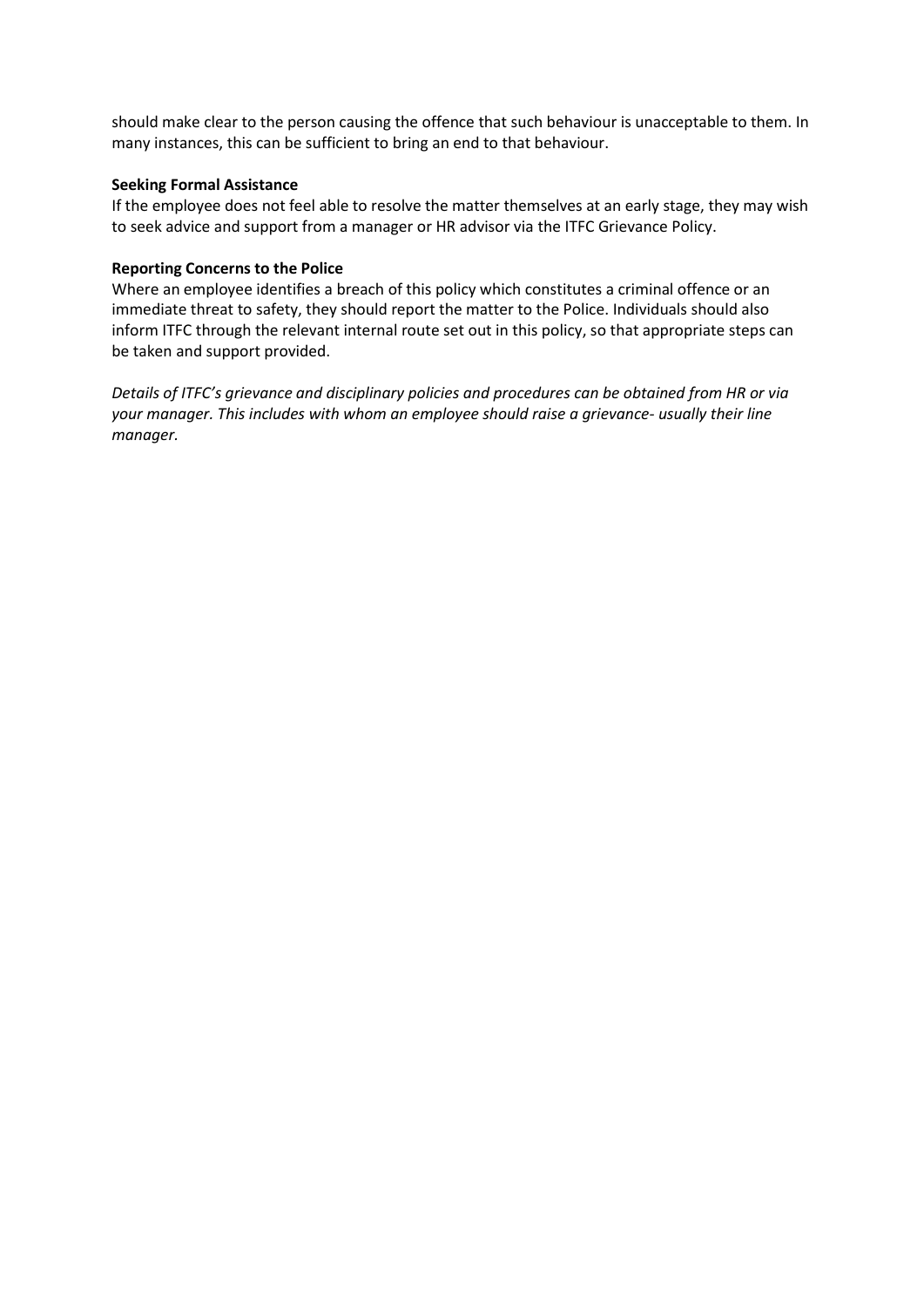# **APPENDIX 1 – Relevant legislation and forms of unacceptable discrimination**

# *Legal rights*

Discrimination has been legally defined through a series of legislative acts, including the Race Relations Act, the Sex Discrimination Act, the Disability Discrimination Act and the Equality Act 2006.

In April 2010, the Equality Act 2010 received Royal Assent. The Equality Act 2010 is a new law which harmonises where possible, and in some cases extends, protection from discrimination. It applies throughout the UK and came into force in October 2010.

Discrimination refers to unfavourable treatment on the basis of particular characteristics, which are known as the 'protected characteristics'. Under the Equality Act 2010, the protected characteristics are defined as age (employment only until 2012), disability, gender reassignment, marital or civil partnership status (employment only), pregnancy and maternity, race (which includes ethnic or national origin, colour or nationality), religion or belief, sex (gender) and sexual orientation.

Under the Equality Act 2010, individuals are protected from discrimination 'on grounds of' a protected characteristic1. This means that individuals will be protected if they have a characteristic, are assumed to have it, associate with someone who has it or with someone who is assumed to have it.

# **APPENDIX 2- Contact Details for supporting local and national groups.**

Contact Details for supporting local and national groups:

*Kick It Out*- Kick It Out is football's equality and inclusion organisation. Working throughout the football, educational and community sectors to challenge discrimination, encourage inclusive practices and campaign for positive change, the organisation is funded by The Football Association (FA), the Professional Footballers' Association (PFA), the Premier League and The English Football League (EFL).

Website:<https://www.kickitout.org/>

#### Tel no: 02039 678989

*Show Racism the Red Card-* Show Racism the Red Card is the UK's anti-racism educational charity and was established in January 1996. The organisation utilises the high-profile status of football and football players to help tackle racism in society. The majority of the campaign's output is the delivery of education to young people and adults in their schools, their workplaces and at events held in football stadiums. Across Britain, Show Racism the Red Card delivers training to more than 50,000 individuals per year.

*Website:* <https://www.theredcard.org/>

# *Tel no:* 01702 417820

*Equality and Human Rights Commission (EHRC)* The EHRC is an independent statutory body established to eliminate discrimination, reduce inequality protect human rights and to build good relations. The EHRC is a partnership of the former Commission for Racial Equality, the Equal Opportunities Commission and the Disability Rights Commission and also takes on responsibility for the other aspects of equality: age, sexual orientation and religion or belief, as well as human rights.

*Website*:<https://www.equalityhumanrights.com/en>